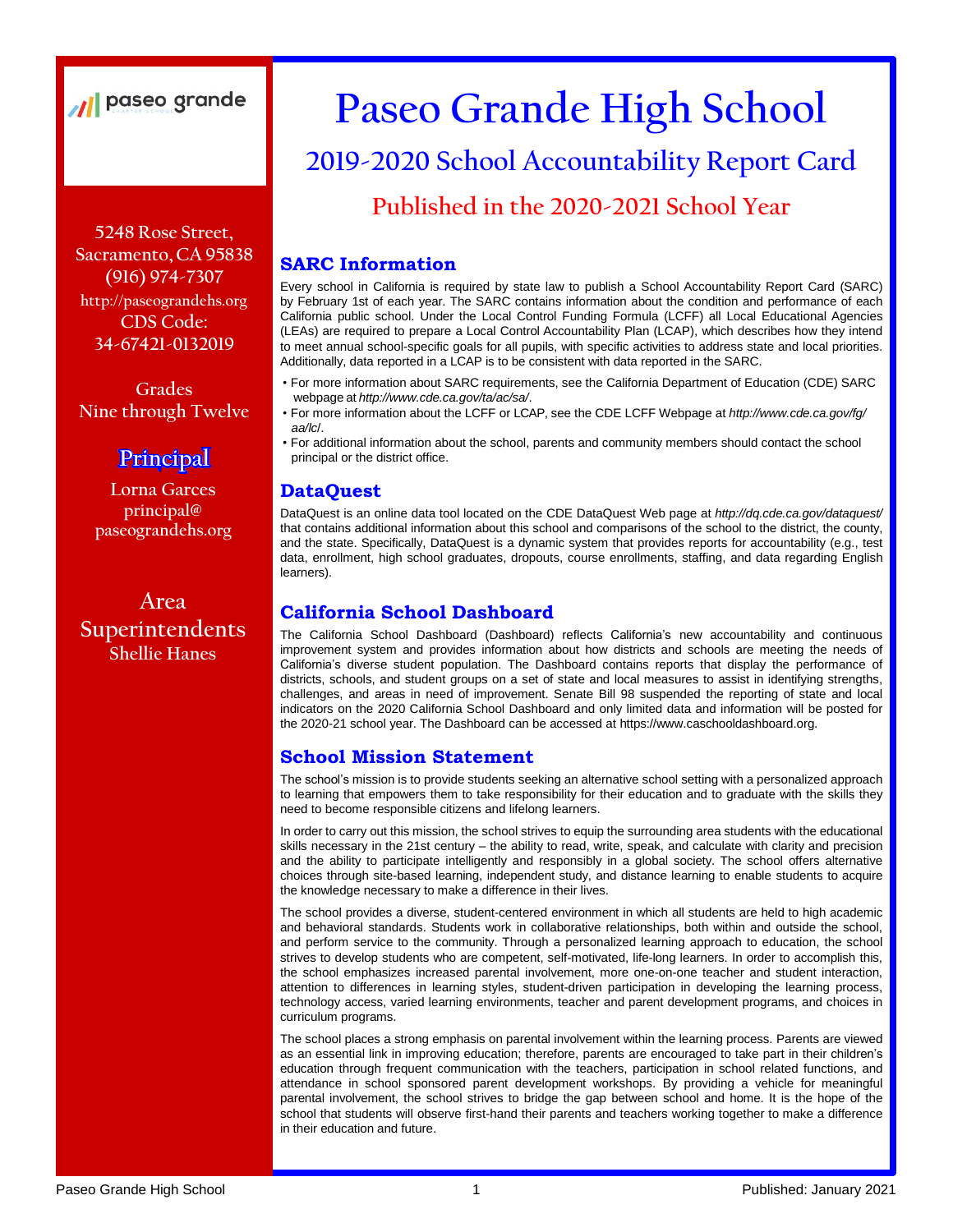#### **School Profile (School Year 2020-21)**

Paseo Grande High School opened in the fall of 2015. It is a public charter school that offers a personalized educational program for high school students and families who prefer completing a virtual Independent Study model to meet academic needs. Typically, students come to the school because they were unsuccessful in the traditional high school setting for a variety of reasons or because they need a more personalized approach to education. Students may need the flexibility of an independent study model to meet family obligations such as work or childcare needs; due to health reasons; to recover credits; or to accelerate progress and graduate early. Regardless of the reason, the school offers a uniquely structured academic program, rigorously guided by the California Subject Area Content Standards that provides a challenging, yet highly individualized, trauma-informed approach to education for students.

#### **School Enrollment**

The charts display school enrollment broken down by grade or student group.

| <b>Enrollment Trend by Grade Level</b> |         |         |                |                 | <b>Enrollment by Student Group</b> |
|----------------------------------------|---------|---------|----------------|-----------------|------------------------------------|
|                                        | 2017-18 | 2018-19 | 2019-20        |                 |                                    |
| 9th                                    | 71      | 1       | $\overline{2}$ |                 | Percentage                         |
| 10 <sub>th</sub>                       | 54      | 9       | 3              | <b>Black or</b> | 11.1                               |
| 11 <sub>th</sub>                       | 39      | 6       | 1              | Filipino        | 11.1                               |
| 12 <sub>th</sub>                       | 15      | 15      | $\overline{2}$ | Hispanic        | 22.2                               |
| Total                                  | 179     | 31      | 8              | White           | 44.4                               |
|                                        |         |         |                | Two or N        | 11.1                               |
|                                        |         |         |                | Socioeco        | 55.6                               |
|                                        |         |         |                | <b>Students</b> | 11.1                               |

## **Conditions of Learning**

#### *State Priority: Basic*

The SARC provides the following information relevant to the Basic State Priority (Priority 1):

- Degree to which teachers are appropriately assigned and fully credentialed in the subject area and for the pupils they are teaching
- Pupils have access to standards-aligned instructional materials
- School facilities are maintained in good repair

#### **Teacher Assignment**

The school recruits and employs the most qualified credentialed teachers who meet all credential requirements in accordance with State of California guidelines. This chart displays information about teacher credentials at the school.

*Note: As an independent charter school, the school's program, resources, and administration are run independently from the host district, so there is no district data to report for comparison in this section.*

#### **Teacher Misassignments & Vacancies**

| <b>Teacher Credential Status</b>                                      |        |           |       |  |  |
|-----------------------------------------------------------------------|--------|-----------|-------|--|--|
|                                                                       | School |           |       |  |  |
|                                                                       | 18-19  | $19 - 20$ | 20-21 |  |  |
| <b>Fully Credentialed</b>                                             | з      | з         |       |  |  |
| <b>Without Full Credentials</b>                                       | 1      | O         |       |  |  |
| Teaching Outside Subject Area of<br>Competence (with full credential) |        |           |       |  |  |

Misassignments refers to the number of positions filled by teachers who lack legal authorization to teach that grade level, subject area, student group, etc. Teacher vacancies reflect the number of positions to which a single designated certificated employee has not been assigned at the beginning of the year for an entire semester or year.

| <b>Misassignments/Vacancies</b>                |       |       |              |  |
|------------------------------------------------|-------|-------|--------------|--|
|                                                | 18-19 | 19-20 | 20-21        |  |
| Misassignments of Teachers of English Learners | 0     | O     |              |  |
| Misassignments of Teachers (other)             | 0     | 0     | $\mathbf{O}$ |  |
| <b>Total Misassignments of Teachers</b>        | 0     | 0     | 0            |  |
| Vacant Teacher Positions                       |       |       |              |  |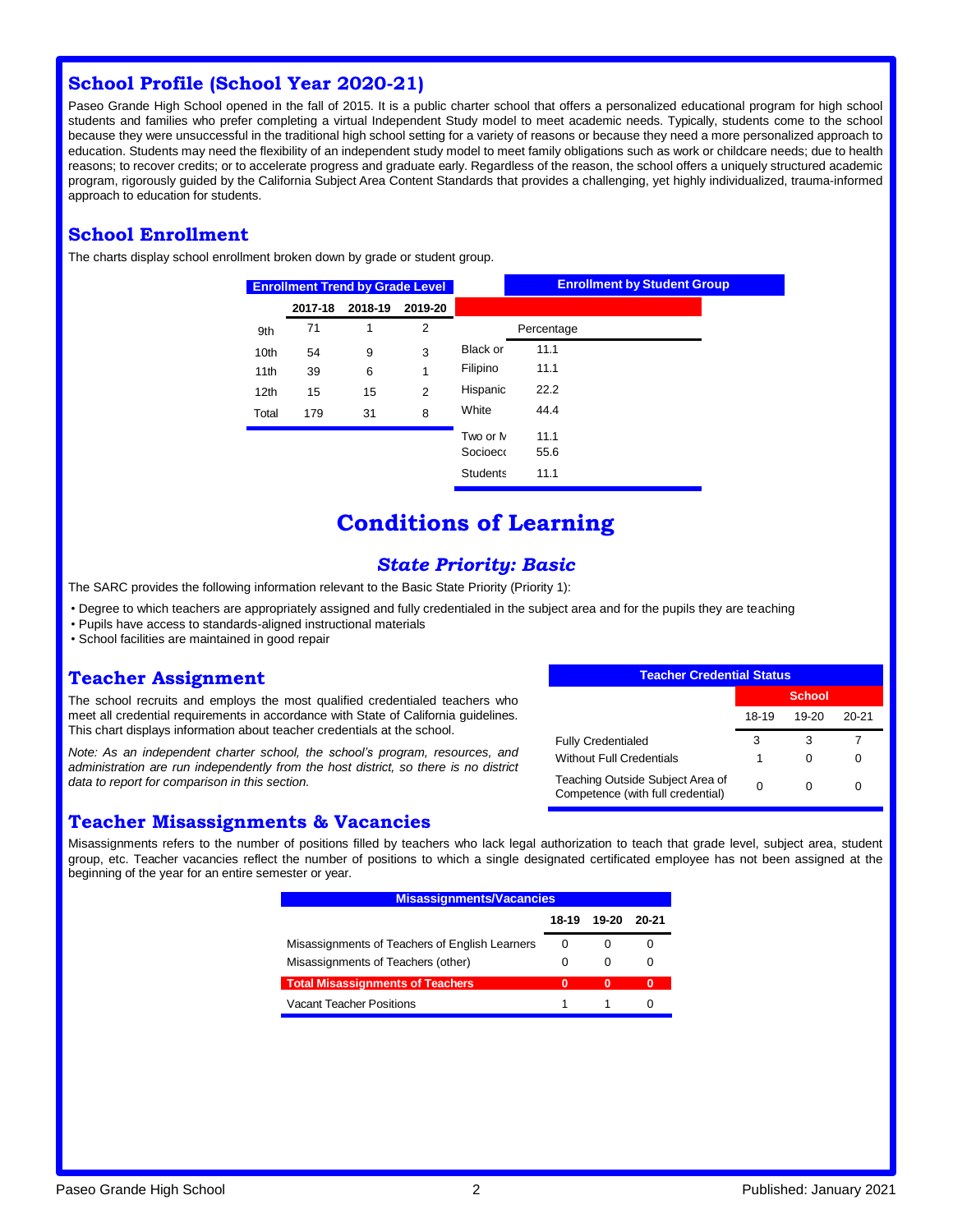#### **School Facilities (School Year 2020-21)**

Paseo Grande is a fully virtual school and does not maintain school facilities. All instruction takes place virtually.

#### **Textbooks & Instructional Materials (School Year 2020-21)**

The school determined that each student has sufficient and good quality textbooks, instructional materials, or science lab equipment pursuant to the settlement of *Williams vs. the State of California*.

All students, including English Learners, are given their own individual standards-aligned textbooks or instructional materials, or both, in core subjects, health, foreign languages, and visual and performing arts for use in the classroom and to take home.

The table displays information collected in January 2021 about the quality, currency, and availability of the standards-aligned textbooks and other instructional materials used at the school.

| <b>District-Adopted Textbooks</b> |                                 |                           |                 |                   |         |  |  |
|-----------------------------------|---------------------------------|---------------------------|-----------------|-------------------|---------|--|--|
| Grade                             |                                 |                           | <b>Adoption</b> |                   | %       |  |  |
| Levels                            | <b>Subject</b>                  | <b>Publisher</b>          | Year            | <b>Sufficient</b> | Lacking |  |  |
| 9th                               | Algebra I                       | Houghton Mifflin/Harcourt | 2016            | Yes               | 0.0%    |  |  |
| 11 <sub>th</sub>                  | Algebra II                      | Houghton Mifflin/Harcourt | 2016            | Yes               | 0.0%    |  |  |
| 9th                               | Earth Science                   | <b>Prentice Hall</b>      | 2006            | Yes               | 0.0%    |  |  |
| 12 <sub>th</sub>                  | Economics                       | McGraw-Hill               | 2018            | Yes               | 0.0%    |  |  |
| 9th-12th                          | English/Language Arts           | Houghton Mifflin/Harcourt | 2014            | Yes               | 0.0%    |  |  |
| 9th-10th                          | Foreign Language                | Glencoe                   | 2005            | Yes               | 0.0%    |  |  |
| 10th                              | Geometry                        | Prentice Hall             | 2007            | Yes               | 0.0%    |  |  |
| 10th-12th                         | Health                          | Pearson                   | 2006            | Yes               | 0.0%    |  |  |
| $9th-10th$                        | <b>Integrated Science I</b>     | Houghton Mifflin/Harcourt | 2012            | Yes               | 0.0%    |  |  |
| 11th-12th                         | <b>Integrated Science II</b>    | Houghton Mifflin/Harcourt | 2012            | Yes               | 0.0%    |  |  |
| $9th-10th$                        | Earth Science                   | Houghton Mifflin/Harcourt | 2012            | Yes               | 0.0%    |  |  |
| $9th-10th$                        | Physics                         | Houghton Mifflin/Harcourt | 2012            | Yes               | 0.0%    |  |  |
| 10th                              | Biology                         | Houghton Mifflin/Harcourt | 2012            | Yes               | 0.0%    |  |  |
| 11th                              | Chemistry                       | Houghton Mifflin/Harcourt | 2012            | Yes               | 0.0%    |  |  |
| 12 <sub>th</sub>                  | <b>United States Government</b> | McGraw-Hill               | 2018            | Yes               | 0.0%    |  |  |
| 11th                              | <b>United States History</b>    | Houghton Mifflin          | 2014            | Yes               | 0.0%    |  |  |
| 9th                               | <b>World Geography</b>          | Pearson                   | 2013            | Yes               | 0.0%    |  |  |
| 10th                              | <b>World History</b>            | Houghton Mifflin          | 2014            | Yes               | 0.0%    |  |  |

## **Pupil Outcomes**

#### *State Priority: Pupil Achievement*

The SARC provides the following information relevant to the State priority: Pupil Achievement (Priority 4):

- Statewide assessments (i.e., California Assessment of Student Performance and Progress [CAASPP] System, which includes the Smarter Balanced Summative Assessments for students in the general education population and the California Alternate Assessments [CAAs] for English language arts/literacy [ELA] and mathematics given in grades three through eight and grade eleven. Only eligible students may participate in the administration of the CAAs. CAAs items are aligned with alternate achievement standards, which are linked with the Common Core State Standards [CCSS] for students with the most significant cognitive disabilities); and
- The percentage of students who have successfully completed courses that satisfy the requirements for entrance to the University of California and the California State University, or career technical education sequences or programs of study

#### **California Assessment of Student Performance and Progress (CAASPP)**

The California Assessment of Student Performance and Progress (CAASPP) includes computer-based and paper-pencil assessments. The computer-based assessments are the Smarter Balanced English Language Arts/Literacy (ELA) and Mathematics tests, administered to grades three through eight and eleven. There is also an optional Standards-based Test in Spanish (STS) for Reading/Language Arts (RLA). Additionally, the new California Science Test (CAST) based on the Next Generation Science Standards for California Public Schools (CA NGSS) was first administered operationally in the 2018–2019 school year.

The Smarter Balanced Assessment System utilizes computer-adaptive tests and performance tasks that allow students to show what they know and are able to do. Smarter Balanced summative assessment results include student scores, achievement levels, and descriptors that describe performance. These assessment results are only one of several tools used to measure a student's academic performance in ELA/Literacy and mathematics. Smarter Balanced assessment results are most appropriately interpreted alongside other available information about a student's academic achievement, including such measures as District assessments, classroom assignments and grades, classrooms tests, report cards, and teacher feedback.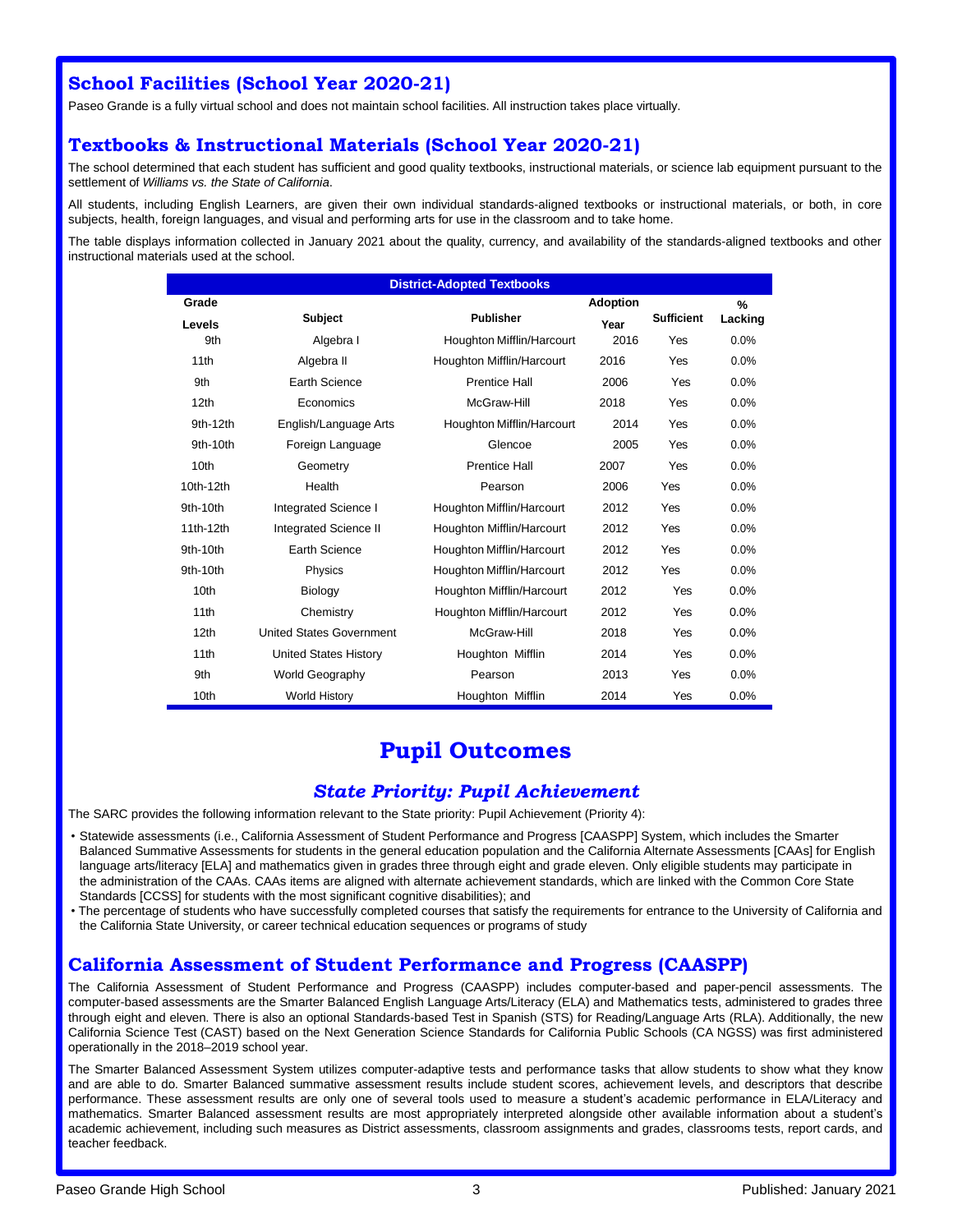Due to the COVID-19 pandemic, Executive Order N-30-20 was issued in the spring of 2020. This order waived the requirement for statewide academic testing of Mathematics, English Language Arts, and Science for the 2019–2020 school year. The most current data available to report is from the 2018-19 school year and is reflected in the tables.

The table displays the percent of students who met or exceeded state standards in English Language Arts/Literacy (grades 3-8 and 11), Mathematics (grades 3-8 and 11), and Science (Grades 5, 8, and high school).

| <b>California Assessment of Student Performance and Progress</b>    |      |      |      |      |      |      |  |
|---------------------------------------------------------------------|------|------|------|------|------|------|--|
| <b>Percent of Students Meeting or Exceeding the State Standards</b> |      |      |      |      |      |      |  |
| <b>Subject</b><br><b>School</b><br><b>State</b>                     |      |      |      |      |      |      |  |
|                                                                     | 2017 | 2018 | 2019 | 2017 | 2018 | 2019 |  |
| English Language Arts/Literacy<br>(Grades 3-8 and 11)               | 35   | 22   | 49   | 48   | 50   | 50   |  |
| Mathematics (Grades 3-8 and 11)                                     | 15   | 0    | 0    | 37   | 38   | 39   |  |
| Science (Grades 5, 8, and 10)                                       | --   |      |      |      | --   | 29   |  |

Note: ELA and Mathemarics test results include the Smarter Balanced Summative Assessment and the California Alternate Assessment. The "Percent Met or Exceeded" is calculated by taking the total number of students who met or exceeded the standard on the Smarter Balanced Summative Assessment plus the total number of students who met the standard on the CAAs divided by the total number of students who participated in both *assessments.*

Double dashes (--) appear in the table when the number of students is ten or less, either because the number of students in this category is too small *for statistical accuracy or to protect student privacy.*

Note: The number of students tested includes all students who participated in the test whether they received a score or not; however, the number of students tested is not the number that was used to calculate the achievement level percentages. The achievement level percentages are calculated *using only students who received scores.*

#### **UC/CSU Course Completion**

Students are encouraged to take University of California/California State University (UC/CSU) preparatory courses if they plan to attend a four-year university. All students must pass each course with a grade no lower than a 'C'.



*\* Duplicated Count (one student can be enrolled in several courses).*

#### **Career Technical Education (CTE) Programs (School Year 2019-20)**

The school continues to develop its Career Technical Education (CTE) program. The school recognizes the need to integrate core academic knowledge with technical skills as needed for today's modern workforce, and the school is committed to bringing students greater opportunities in developing these skills through their continued efforts in developing relationships with local businesses and trade schools.

Paseo Grande offers professional skills and CTE courses including Principles of Health Science, Accounting I, Accounting II, Principles of Business, Marketing, and Finance, Legal Environment of Business, Human Resources Principles, Introduction to Business and Technology, Principles of Information Technology, Information Technology Applications, Computer Applications, and Business Applications.

This table displays information about participation in the school's Career Technical Education (CTE) programs.

**Enrollment & Program Completion in Career/Technical Education (CTE) Programs (Carl Perkins Vocational and Technical Education Act)**

| Question                                                                                                                                        | Response |
|-------------------------------------------------------------------------------------------------------------------------------------------------|----------|
| How many of the school's pupils participated in<br>CTE programs?                                                                                | 12       |
| What percentage of the school's pupils completed a<br>CTE program and earned a high school diploma?                                             | ი        |
| What percentage of the school's CTE courses are<br>sequenced or articulated between the school and<br>institutions of post secondary education? | 0.0%     |

#### *State Priority: Other Pupil Outcomes*

The SARC provides the following information relevant to the Other Pupil Outcomes State Priority (Priority 8):

• Pupil outcomes in the subject area of physical education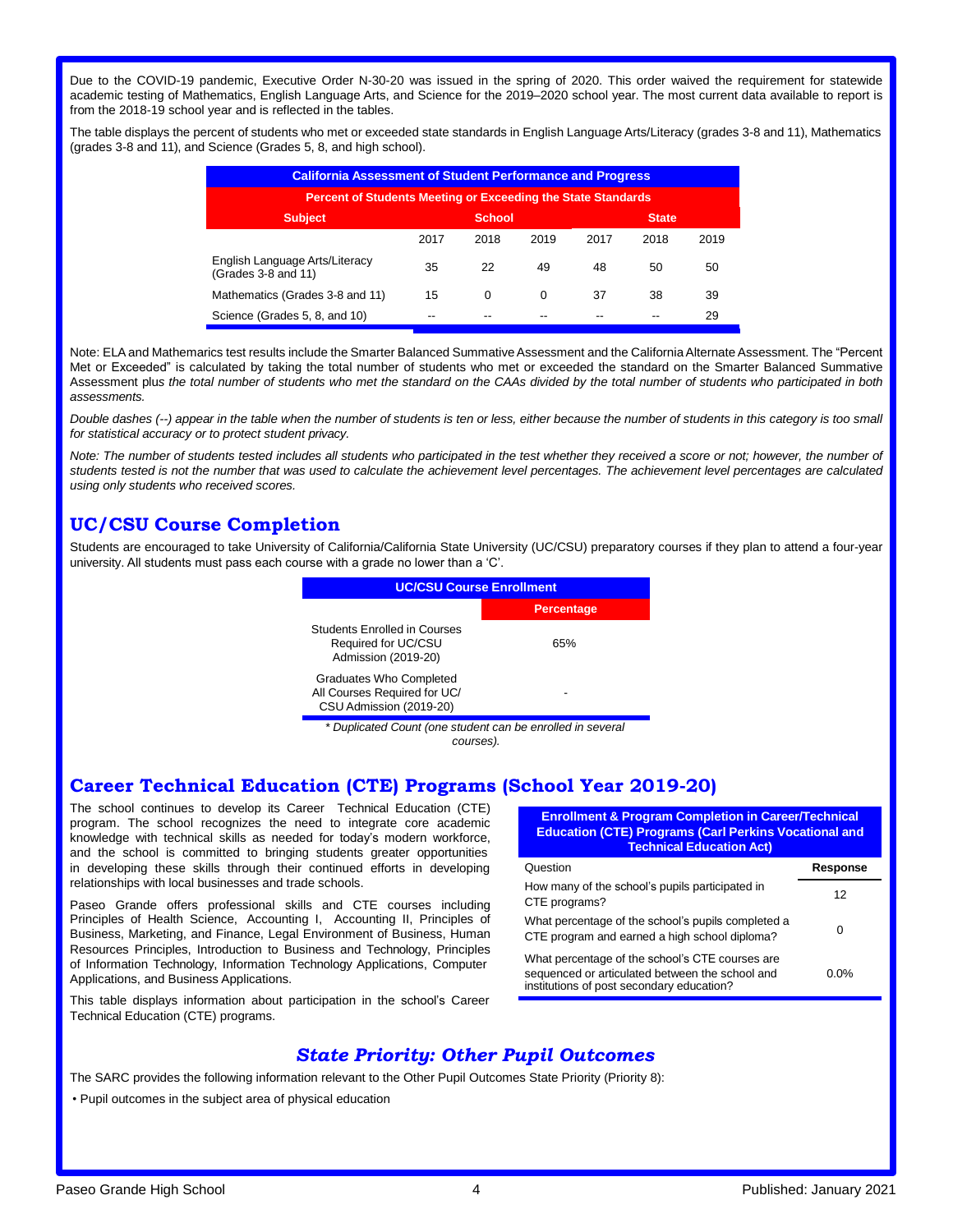#### **Physical Fitness**

In the spring of each year, all California schools are required by the state to administer a physical fitness test to students in the fifth, seventh, and ninth grades. The physical fitness test is a standardized evaluation that measures each student's ability to perform fitness tasks in six major areas. Students who meet or exceed the standards in all six fitness areas are considered to be physically fit or in the "Healthy Fitness Zone" (HFZ).

The table displays the percent of students at the school meeting fitness standards by grade level, for the most recent testing period. Due to the COVID-19 pandemic, Executive Order N-56-20 was issued. This order waived the requirement to administer the physical fitness performance test results for the 2019–2020 school year. The most current data available to report is from the 2018-19 school year and is reflected in the tabl[e.](http://www.cde.ca.gov/ta/tg/pf/) [Detailed information regarding this test may be found at the CDE website at http://www.cde.ca.gov/ta/tg/pf/.](http://www.cde.ca.gov/ta/tg/pf/)

| <b>Percentage of Students in Healthy Fitness Zone</b> |                                        |                                        |                                |  |  |  |
|-------------------------------------------------------|----------------------------------------|----------------------------------------|--------------------------------|--|--|--|
| 2018-19                                               |                                        |                                        |                                |  |  |  |
| <b>Grade Level</b>                                    | <b>Four of Six</b><br><b>Standards</b> | <b>Five of Six</b><br><b>Standards</b> | Six of Six<br><b>Standards</b> |  |  |  |
| a                                                     | -                                      | -                                      |                                |  |  |  |

*\*Scores are not disclosed when fewer than 10 students are tested in a grade level and/or subgroup.*

### **Engagement**

#### *State Priority: Parental Involvement*

The SARC provides the following information relevant to the Parental Involvement State Priority (Priority 3):

• Efforts the school district makes to seek parent input in making decisions for the school district and each school site

#### **Parent & Community Involvement (School Year 2020-21)**

Paseo Grande utilizes several strategies to increase parental involvement, including monthly program orientation meetings, parent teacher conferences, and quarterly Parental Advisory Council (PAC) and English Learner Advisory Council (ELAC) meetings. In all of these venues, information regarding the development and efficacy of the curriculum and instruction are shared. The school continues to explore ways to encourage more parental and community involvement in the support of its educational program.

PAC meetings have the ELAC wrapped in and are offered 4 times a year. Parents and stakeholders are invited and encouraged to participate in the development of the Local Control and Accountability Plan (this year the Learning Continuity Plan), and they are asked to provide input on the progress of the LCAP/LCP throughout the year through scheduled meetings.

Parents or community members who wish to participate in leadership teams, school committees, school activities, or become a volunteer may contact Paseo Grande Charter School at (916) 974-7307.

#### *State Priority: Pupil Engagement*

The SARC provides the following information relevant to the Pupil Engagement State Priority (Priority 5):

- High school dropout rates
- High school graduation rates

#### **Dropout & Graduation Rates**

In knowing the "at risk of dropping out" status of most students enrolling in the school, we begin interventions from the point of enrollment. Upon enrollment, students are assigned one of several courses. Computer Applications is a course which teaches them how to use the learning management system, and provides information on best practices for workplace etiquette, and how to complete workplace documents such as emails, reports, and online presentations. In another course, Professional Skills, students complete a job survey that gives them insight into their own strengths and applicable career fields. We also assign students a foundational English and Math course in the case their assessment data reveals a need to revisit foundational concepts to be successful in meeting core competencies.

Students participate in academic assessments, such as NWEA, upon enrollment, and each semester. These academic assessments assist Advisers and students in understanding the strengths and areas of academic growth for the student. More importantly, the assessments ensure students are enrolling in courses in the zone of student's proximal development and in line with current academic abilities and future goals.

Extended hours for free tutoring availability also serve as an intervention for students when they struggle with concepts.

Together, all early interventions are intended to promote attendance and reduce the likelihood of student dropouts. However, these standard interventions are not always met with student success. When faculty and staff witness a decline in the attendance of a particular student, more specific and targeted interventions take place in progressive steps:

• A missed Adviser meeting results in a call home from the student's Adviser

• A pattern of missed Adviser appointments and/or lack of progress in a class results in a parent-teacher-adviser or adult student-teacher-adviser conference.

• A continued pattern of missed school days after a teacher conference results in an Attendance intervention Meeting (A.I.M). In this meeting the parent or adult student meet with the Student Retention Specialist, Adviser, and Administration to discuss the legal requirements of school attendance for minors and problems adults face as high school dropouts. Discussions regarding reasons for lack of progress are solutions-based with a goal of re-engagement.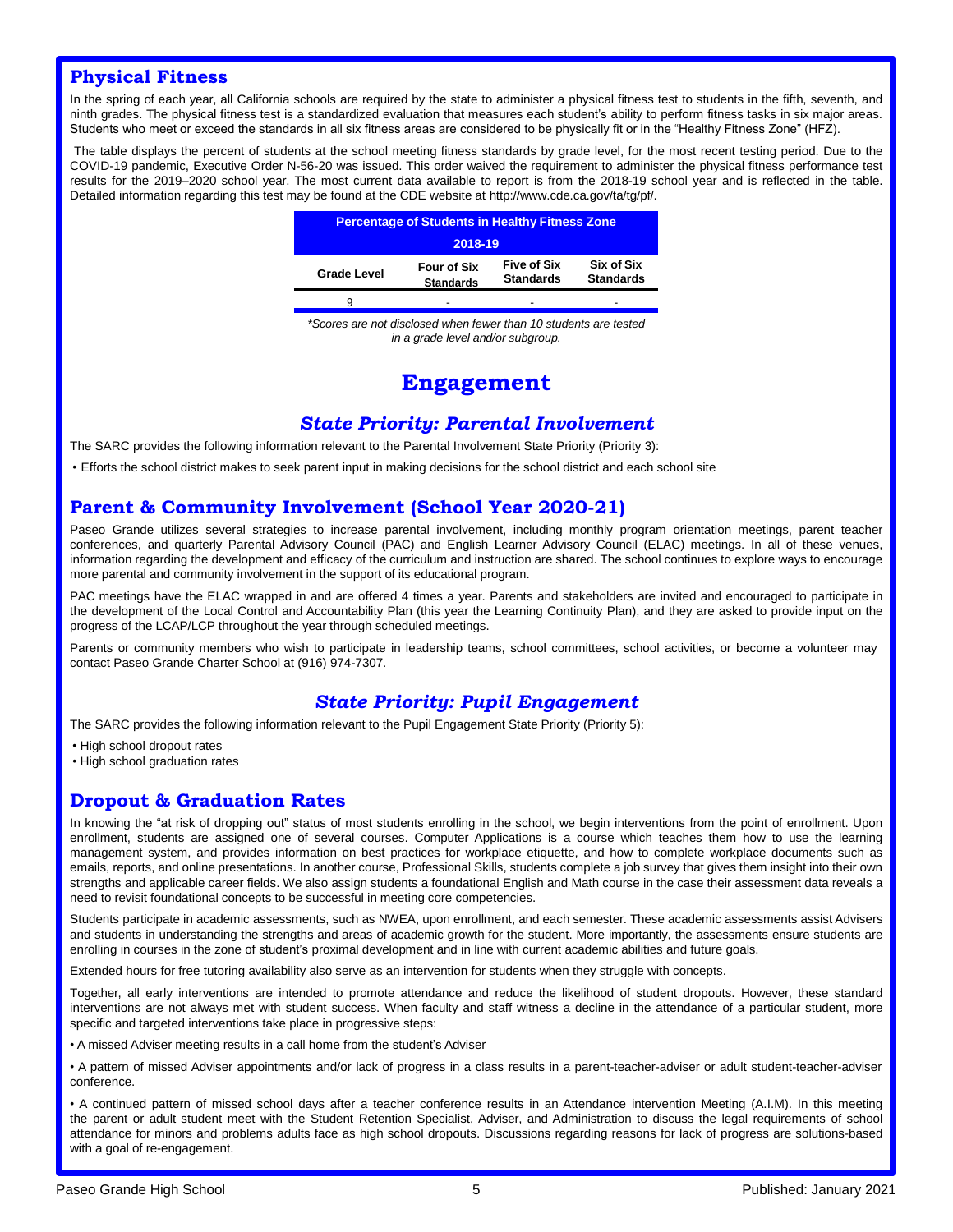• A continued pattern of missed school days after an A.I.M. intervention without further progress results in an additional meeting for serious conversation about the appropriateness of independent study for the student, school options, and the serious long-term consequences of dropping out of school.

• Students who do not attend multiple scheduled A.I.M. meetings, or who are unresponsive, receive a home visit as well.

The table displays the graduation and dropout rates for the school.

Note: The California Department of Education DataQuest system reports one year dropout rates up to 2017 and one year graduation rates determined through the California School Dashboard. The school is a Dashboard Alternative Status School (DASS) as a result of the student population served. The tables display the most current data available. N/A is displayed when the school is new and there is *no data available to report from the CDE.*

| <b>Graduation &amp; Dropout Rates</b> |       |                   |       |                         |       |  |
|---------------------------------------|-------|-------------------|-------|-------------------------|-------|--|
|                                       |       | <b>Graduation</b> |       | <b>Dropout</b>          |       |  |
|                                       |       | 17-18 18-19 19-20 |       | $16-17$ $17-18$ $18-19$ |       |  |
| School                                | 71.4% | 84.6% N/A         | 12.0% | $9.0\%$                 | 24.1% |  |

#### *State Priority: School Climate*

The SARC provides the following information relevant to the School Climate State Priority (Priority 6):

- Pupil suspension rates
- Pupil expulsion rates
- Other local measures on the sense of safety

#### **Suspensions & Expulsions**

The table displays the suspension and expulsion rates at the school, in the district, and throughout the state. Expulsions occur only when required by law o*r when all other alternatives are exhausted. Due to the COVID-19 pandemic, the 2019–2020 suspensions and expulsions rate data are not comparable to prior year data. Since there was not in-person learning for the entire 2019–2020 school year, it would be inappropriate to make any comparisons of the suspensions and expulsions rates in the 2019–2020 school year to the rates in prior school years. Additionally, please note that the suspension and expulsion rate for the state was not available at time of publication.*

| <b>Suspensions &amp; Expulsions</b> |                                          |         |         |           |         |           |  |
|-------------------------------------|------------------------------------------|---------|---------|-----------|---------|-----------|--|
|                                     | <b>Suspensions</b><br><b>Expulsion s</b> |         |         |           |         |           |  |
|                                     | $17-18$                                  | $18-19$ | $19-20$ | $17 - 18$ | $18-19$ | $19 - 20$ |  |
| School                              | 0.00                                     | 0.00    | 0.00    | 0.00      | 0.00    | 0.00      |  |
| <b>State</b>                        | 3.51                                     | 3.50    | N/A     | 0.08      | 0.10    | N/A       |  |

#### **School Safety (School Year 2020-21)**

Our school Safety Plan consists of our Injury and Illness Prevention Program, Emergency Procedures and Section 4 of our Employee handbook. Sponsoring School Districts have asked for these safety programs as part of our charter's renewal process. We review our School Safety Plans annually and update them if necessary.

The safety of students and staff is a primary concern for the school. Both teachers and administrators supervise the students throughout the school day to ensure a safe and positive learning environment. Both staff and student school IDs are expected to be displayed at all times, and visitor to the sites must register in at the front office to receive appropriate identification badges. The school safety plan was last updated and reviewed with school staff in December 2020.

#### **Other SARC Information**

The information in this section is required to be in the SARC but is not included in the state priorities for LCFF.

Note: As an independent charter school, the school's program, resources, and administration are run independently from the host district, so there is *no district data to report for comparison in this section.*

#### **Class Size**

Due to the nature of independent study, class size distribution data is unavailable for this school.

#### **Advanced Placement Classes (School Year 2019-20)**

Paseo Grande High School does not offer Advanced Placement Classes.

#### **Additional Internet Access & Public Libraries**

For additional research materials and Internet availability, students are encouraged to visit the libraries in their local communities, which contain numerous computer workstations.